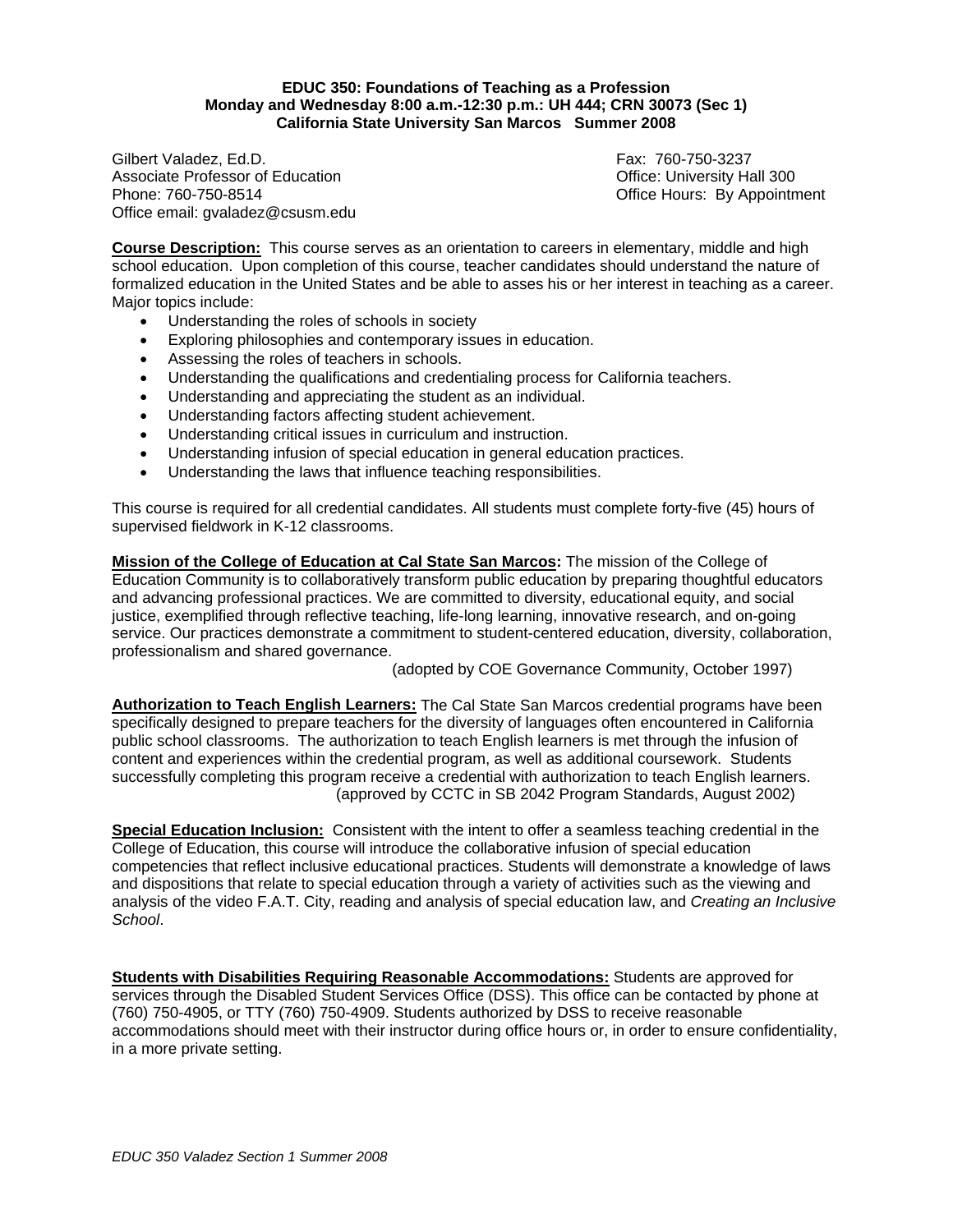**All University Writing Requirement**: In keeping with the All-University Writing Requirement, all 3 unit courses must have a writing component of at least 2,500 words (approximately). This will be met through written assignments.

**CSUSM Academic Honesty Policy:** Students will be expected to adhere to standards of academic honesty and integrity, as outlined in the Student Academic Honesty Policy. All written work and oral presentation assignments must be original work. All ideas/materials that are borrowed from other sources must have appropriate references to the original sources. Any quoted material should give credit to the source and be punctuated with quotation marks.

Students are responsible for honest completion of their work including examinations. There will be no tolerance for infractions. If you believe there has been an infraction by someone in the class, please bring it to the instructor's attention. The instructor reserves the right to discipline any student for academic dishonesty in accordance with the general rules and regulations of the university. Disciplinary action may include the lowering of grades and/or the assignment of a failing grade for an exam, assignment, or the class as a whole."

Incidents of Academic Dishonesty will be reported to the Dean of Students. Sanctions at the University level may include suspension or expulsion from the University.

**Plagiarism:** As an educator, it is expected that each student will do his/her own work, and contribute equally to group projects and processes. Plagiarism or cheating is unacceptable under any circumstances. If you are in doubt about whether your work is paraphrased or plagiarized see the Plagiarism Prevention for Students website http://library.csusm.edu/plagiarism/index.html. If there are questions about academic honesty, please consult the University catalog.

**College of Education Attendance Policy:** Due to the dynamic and interactive nature of courses in the College of Education, all students are expected to attend all classes and participate actively. Absences and late arrivals/early departures will affect the final grade. A minimum grade of C+ is required in EDUC 350 to qualify as prerequisite for admission to the Cal State San Marcos teacher credential program. COE attendance policy states, "At a minimum, students must attend 80% of class time, or s/he may not receive a passing grade for the course at the discretion of the instructor. Individual instructors may adopt more stringent attendance requirements." Should students have extenuating circumstances, please contact the instructor as soon as possible. In this section of EDUC 350, the instructor has adopted this additional policy: If you miss two class sessions, you cannot receive a grade of A or A -; if you miss three class sessions, you cannot receive a grade of B+ or B.

**Credential Program Recommendations:** As one of several evaluation methods, EDUC 350 course instructors are asked for feedback concerning credential candidates who are applying for programs at Cal State San Marcos. Keep in mind that your professionalism and hard work in this class not only affect your course grade, but also indicate your readiness for a credential program.

**Field Work:** In addition to in-class work, assigned readings and projects, students will participate in fortyfive (45) hours of supervised fieldwork assignments in a variety of public school settings. Details on the fieldwork are found on the COE syllabus webpage, at the top of the list of syllabi for this semester. Documentation of these hours is required to receive a grade in EDUC 350. Cal State San Marcos students are expected to adhere to professional standards in their dress and behavior in the field. Required clearances (fingerprints, TB test) are the responsibility of the student. A recommendation (usually from the classroom teacher where most of the fieldwork is done, also known as a Field Experience Recommendation) is a requirement for admission to the Cal State San Marcos Teacher Credentialing programs.

**Use of Technology:** Students are expected to demonstrate competency in the use of various forms of technology (i.e. word processing, electronic mail, WebCT6, use of the Internet, and/or multimedia presentations). Specific requirements for course assignments with regard to technology are at the discretion of the instructor. Keep a digital copy of all assignments for use in your teaching portfolio. All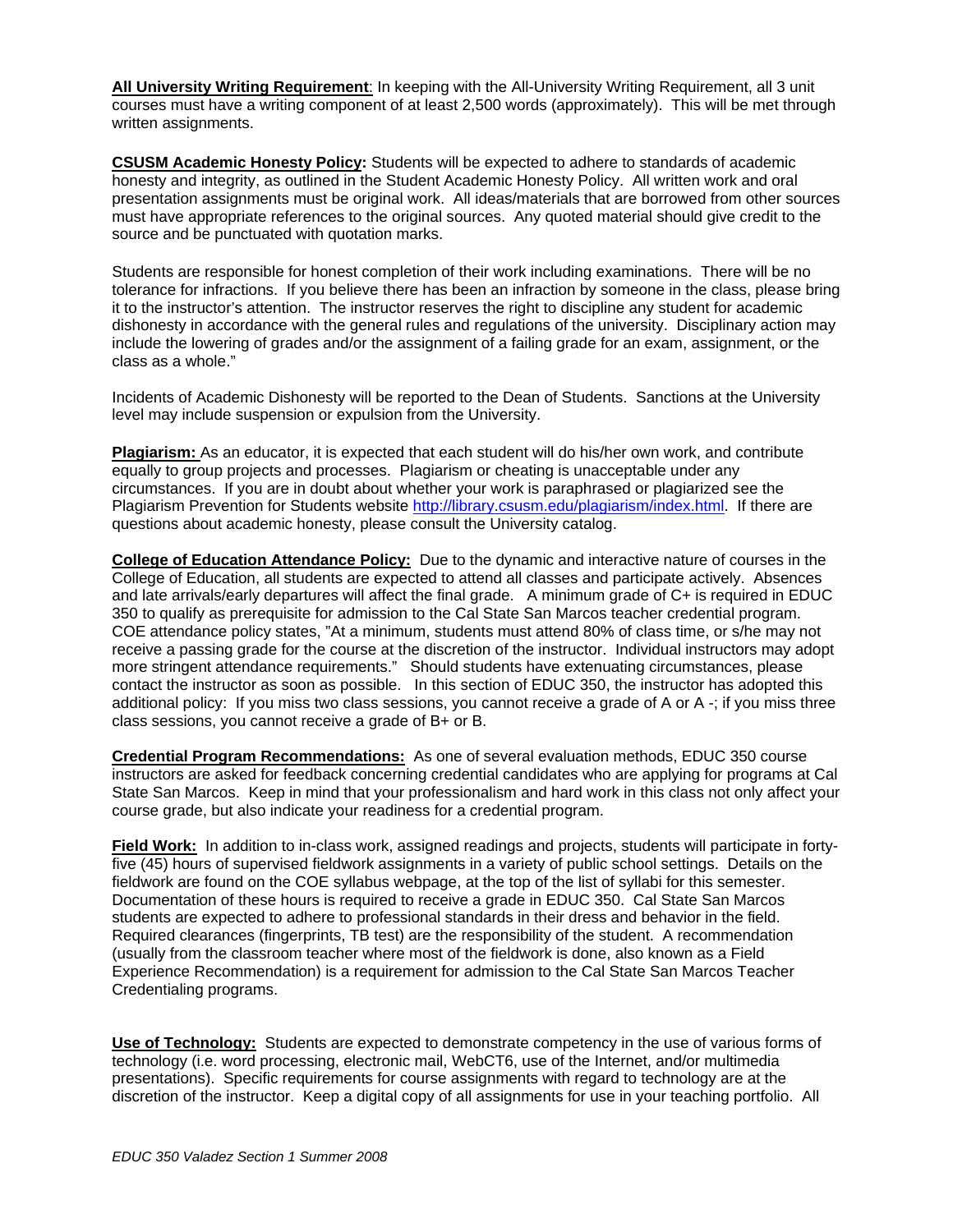assignments will be submitted online, and some will be submitted in hard copy as well. Details will be given in class.

# **Electronic Communication Protocol**

Electronic correspondence is a part of your professional interactions. If you need to contact the instructor, e-mail is often the easiest way to do so. It is my intention to respond to all received e-mails in a timely manner. Please be reminded that e-mail and on-line discussions are a very specific form of communication, with their own nuances and etiquette. For instance, electronic messages sent in all upper case (or lower case) letters, major typos, or slang, often communicate more than the sender originally intended. With that said, please be mindful of all e-mail and on-line discussion messages you send to your colleagues, to faculty members in the College of Education, or to persons within the greater educational community. All electronic messages should be crafted with professionalism and care. Things to consider:

- Would I say in person what this electronic message specifically says?
- How could this message be misconstrued?
- Does this message represent my highest self?
- Am I sending this electronic message to avoid a face-to-face conversation?

In addition, if there is ever a concern with an electronic message sent to you, please talk with the author in person in order to correct any confusion.

**Teaching Performance Expectation (TPE) for EDUC 350**: A primary goal of EDUC 350 is to begin the process of developing teacher candidates to become professional educators. The following TPE of the California Commission for Teacher Credentialing is expected to be met during this course:

# **TPE 12: Professional, Legal and Ethical Obligations**

Candidates are aware of their own personal values and biases and recognize ways in which these values and biases affect the teaching and learning of students. They resist racism and acts of intolerance. Candidates appropriately manage their professional time spent in teaching responsibilities to ensure that academic goals are met.

Candidates for a Teaching Credential understand and honor legal and professional obligations to protect the privacy, health, and safety of students, families, and other school professionals. They are aware of and act in accordance with ethical considerations and they model ethical behaviors for students. Candidates understand and honor all laws relating to professional misconduct and moral fitness.

### **Teaching Performance Assessment for Developing as a Professional Educator**

The successful completion of the personal philosophy assignment is a requirement for completion of this course and is a component of partially meeting the TPE described above. This statement will be used for assessment both in the course and at completion of the College of Education program. Retain an electronic copy of your statement for submission for your portfolio at the completion of your teacher education program.

**Class Discussions and Participation:** Students will engage in student-centered learning each class session, and will be expected to actively participate.

- Do you participate in class discussions productively, sharing your knowledge and understandings?
- Do you interact productively with your peers, taking on a variety of roles (leader, follower, etc.)?
- Do you contribute appropriately to group work—do you "do your share"?
- Are you able to accept others' opinions?
- Are you supportive of others' ideas?
- Do you support your peers during their presentations?
- Can you monitor and adjust your participation to allow for others' ideas as well as your own to be heard?

**Course Requirements:** Teacher education is a professional preparation program. It is expected that students will come to class prepared to discuss the readings, submit required assignments, and participate in class activities. Students are expected to adhere to academic honesty and integrity, standards of dependability, confidentiality and writing achievement. Because it is important for teachers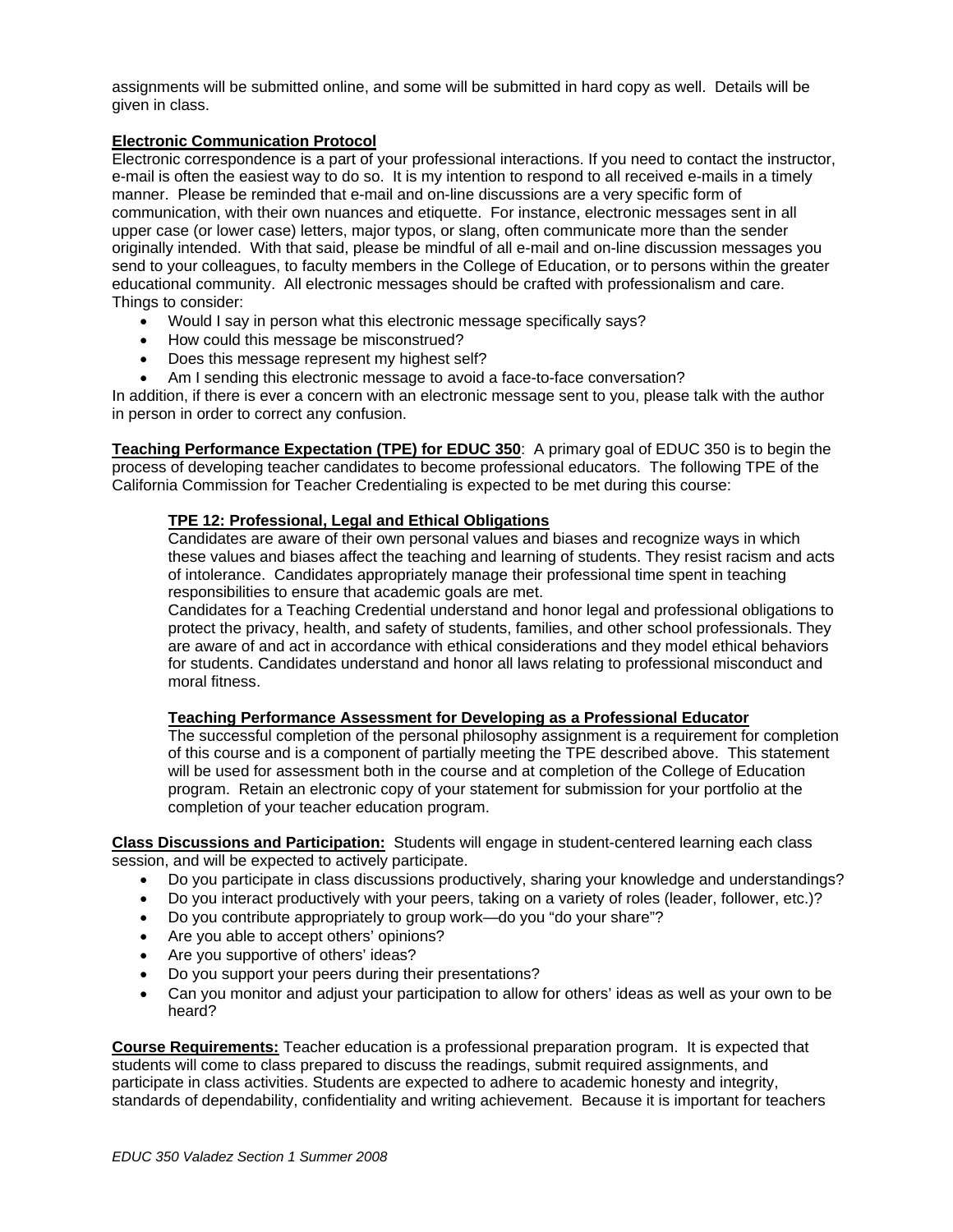to be able to effectively communicate their ideas to students, parents, colleagues, and administrators, writing that is original, clear and error-free is a priority for the College of Education. It is expected that work will be turned in on time. Please discuss individual issues with the instructor. Points will be deducted if assignments are submitted late (10% penalty per day late; no credit will be awarded if the assignment is one week late).

### **Required Texts:**

Nieto, Sonia. (2006). *Why We Teach*. NY: Teachers College Press. ISBN 0807745936, Approximately \$12 - 20.

Grant, Carl. A. & Gillette, Maureen. (2005). *Learning to Teach Everyone's Children: Equity, Empowerment and Education that is Multicultural.* Thomson & Wadsworth. ISBN 0-534-64467-8, Approximately \$ 45 - 65

Villa, R. A. and Thousand, J. S. (2005). *Creating an Inclusive School* (2<sup>nd</sup> ed.). Alexandria, VA: Association for

Supervision and Curriculum Development. , ISBN 0-87120-251-4 Approximately \$12 - 25

### **Assignments and grading:**

# 1. Reading log 10 points and the state of the state of the state of the state of the state of the state of the state of the state of the state of the state of the state of the state of the state of the state of the state o The reading log provides an opportunity to reflect on learning about teaching through the assigned readings for each week. In the reading log, do not summarize. Instead, respond to the readings: agree, disagree, note specific ideas, etc. Entries should be 1 paragraph in length. Log entries for the Monday/Wednesday class must be submitted via the course WebCT6 site by the prior Friday at noon each week. Individual submissions are not graded; rather, their timely submission is noted and points are assigned on the basis of having completed the assignment for the semester. No credit will be given for late submissions. In extraordinary circumstances, if you do not have access to WebCT for a timely submission, you may email the log entry to me by Friday at noon at gvaladez@csusm.edu. Later, when you have WebCT access, you will resubmit. 2. Current events in education **5 points**  $\sim$  5 points **5 points** Sign up for a date when you will be responsible for presenting an item from the week's news in K-12 education (10 minutes maximum). The item may be from television, radio, internet (e.g., www.edweek.org/), newspaper, or magazine, and may pertain to local, national/, or international issues. You will summarize and present the importance of the news for your classmates. After you present your current event, go to the WebCT site and submit a one-sentence report as the "CE" ("Current Events") assignment, so that you can receive credit. 3. Interview of a teacher 15 points and the set of a teacher 15 points of a teacher 15 points of a teacher 15 points of a teacher 15 points of a teacher 15 points of a teacher 15 points of a teacher 15 points of a teacher Details are below. The written report is due via the WebCT site on **July 2.** 4 Inclusion, Diversity and Special Ed Laws 10 points 10 points 10 points Details are below. The written report is due via the WebCT site on **June 23**. 5. Classroom observation reports 15 points 15 points 15 points 15 points 15 points 15 points 15 points 15 points 15 points 15 points 15 points 15 points 15 points 15 points 15 points 15 points 15 points 15 points 15 points Using the classroom observation instrument provided in class, write up fifteen 30-minute observations in your field sites. Submit your observations on **June 25**. Also, bring hard copies of two of your write-ups to class on that day.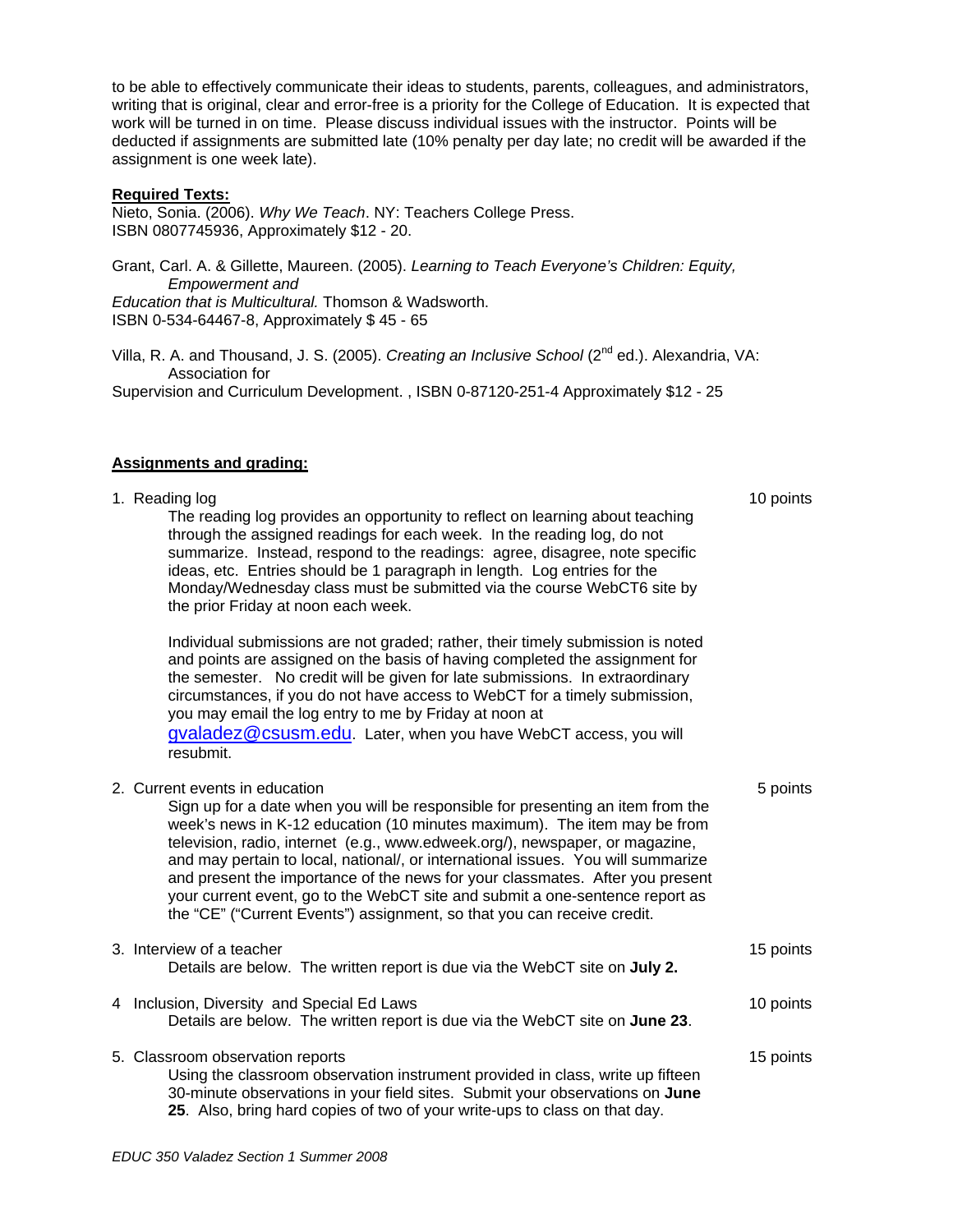| 6. Contemporary issues research<br>Choose (1) an issue that interests you (from the topics given to you by the<br>instructor) and (2) one or two partners with whom to work. Research the issue<br>and prepare an oral report to share in class. The report should describe and<br>analyze the issue. Reports to the class will be spaced out over the class<br>periods during the second half of the semester. When you present your<br>research orally, provide a one-page summary and a reference list for your<br>classmates. Each partner must submit the one-page summary to the WebCT<br>site to receive credit for this assignment. | 20 points |
|---------------------------------------------------------------------------------------------------------------------------------------------------------------------------------------------------------------------------------------------------------------------------------------------------------------------------------------------------------------------------------------------------------------------------------------------------------------------------------------------------------------------------------------------------------------------------------------------------------------------------------------------|-----------|
| 7. Personal philosophy of schooling, learning and teaching<br>You will write a 4-5 page paper describing your philosophy of schooling,<br>learning and teaching. Details are below. The written report is to via the<br>WebCT site on July 2.                                                                                                                                                                                                                                                                                                                                                                                               | 15 points |
| 8. Participation<br>This course is designed for active learning during class sessions. In order for<br>this course to succeed for individuals and the group, students must come to<br>class prepared to discuss assigned readings/topics and to participate in class<br>activities. See details above in "Class Discussions and Participation."                                                                                                                                                                                                                                                                                             | 10 points |

Grades will be determined by the total number of points earned (100 points possible):

 $A = 93 - 100$  $A - = 90 - 92$  $B+ = 87-89$  $B = 83 - 86$  $B = 80-82$  $C+= 77-79$  $C = 73-76$  $C - 70-72$  $D = 60 - 69$  $F = 0 - 59$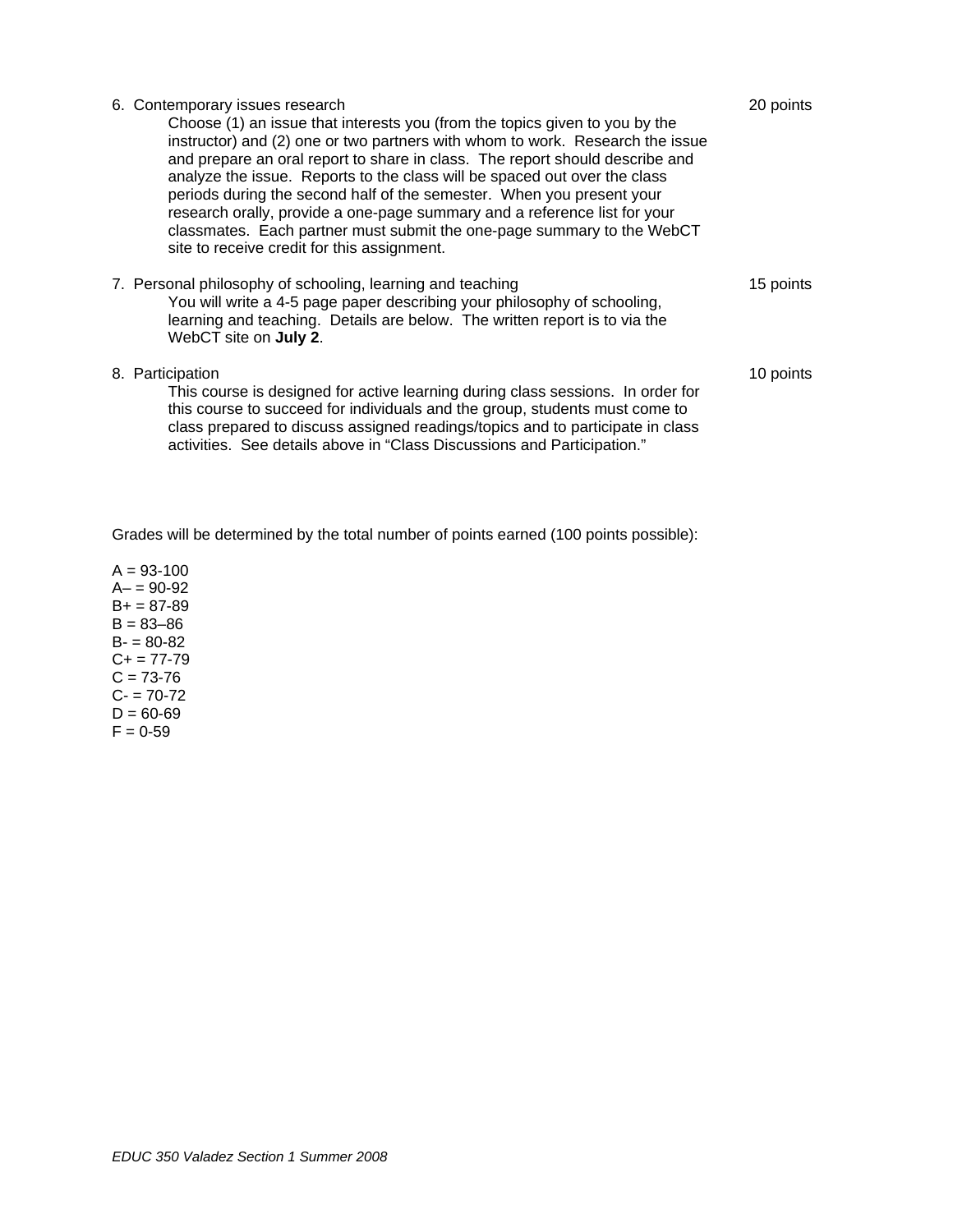### **Assignment #3: Interview of a Teacher**

In this assignment, you will interview a teacher and write a 3–4 page summary of what you learned from him or her. Your purpose is to render a sketch so that your reader may be able to envision the teacher as a person with a distinct philosophy and experience.

#### *Gathering information:*

Interview a current or retired teacher who has had at least 3 years of full–time experience in elementary, middle, or secondary school classrooms. Suggested questions are:

Why did the teacher choose to enter teaching? How attractive was the profession to prospective teachers at that time? What were the other career paths available; were any others seriously considered? Does the teacher have any regrets about becoming a teacher?

What professional education did the teacher have? How helpful was it in learning to teach? At what point did the teacher feel comfortable as a teacher?

What were/are the teacher's goals for the education of students? Have these goals changed over the years?

What career moves (school buildings, grade level, special students, subject matter, etc.) has the teacher made? To what extent were those moves voluntary? For current teachers, are further moves desired? If so, what are they, and why?

What have been the major joys and frustrations of teaching? What would help increase the joys and minimize the frustrations? On what issues does the teacher feel strongly about making changes in the way that schooling occurs now?

How did/does the teacher learn about his/her students' lives and needs? How similar are the backgrounds of the teacher and his/her students? What have been the teacher's experiences with "culture shock" in working with students from different backgrounds?

What are some favorite memories from the teacher's classroom? Does the teacher tend to remember individual students or activities, or are the memories more general?

What does the teacher think of current "hot issues" in education such as the California High School Exit Exam and the No Child Left Behind Act? How does the teacher take action to address new reforms that impact his/her classroom?

What is the teacher's metaphor for "teaching" or "teacher"? What are the main features of the teacher's approach toward teaching? What has the teacher learned from being a teacher?

#### *Analysis:*

After collecting your information, think about what you have learned about this teacher. Focus on a few themes that best characterize what you have heard. Do not try to be all-inclusive. *Protect your teacher's confidentiality by using a pseudonym and masking identifying details.* 

In your analysis, incorporate what you have been learning about becoming and being a teacher. How does your teacher fit within the material addressed in your readings and in class? What issues are raised through your interview? What are the implications of your interview as you think about becoming a teacher? Be sure you include at least one reference to the readings/discussions we have in class.

#### *Criteria for evaluation:*

Exemplary papers are characterized by:

Completeness of description of the teacher's experiences and views Explanation of how the teacher interview relates to your thinking about teaching Integration of coursework (readings + discussions) into the analysis Correct grammar, syntax, spelling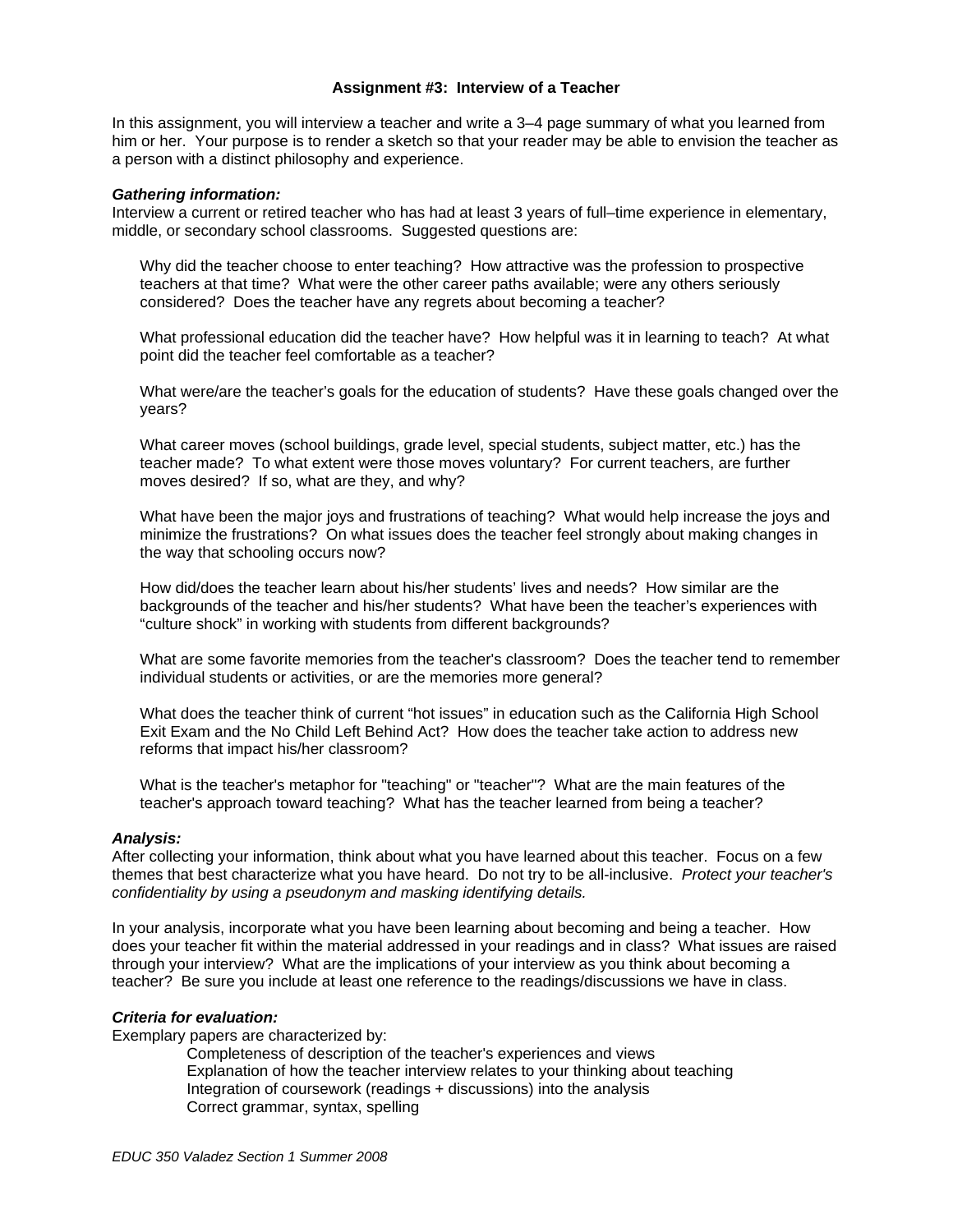### **Assignment #4: Inclusion, Diversity and Special Ed Laws**

You will apply your understanding of the legal context of inclusive education and laws that influence teaching responsibilities. Study the following chapters and web sites:

Grant, Carl. A. & Gillette, Maureen. (2005). *Learning to Teach Everybody's Children: Equity, Empowerment and Education that is Multicultural.* Thomson & Wadsworth. Read Ch 10.

- Villa, R. A. & Thousand, J. S. (2005). *Creating an inclusive school.* Alexandria, VA: Association for Supervision and Curriculum Development. Read Ch 2.
- U.S. Disability Law. Internet address:

www.law.cornell.edu/topics/disability.html Includes information about laws affecting people with disabilities.

OSERS IDEA Home Page. Internet address:

www.ed.gov/offices/OSERS/IDEA Explanation of federal legislation known as IDEA, which ensures a free appropriate education in the least restrictive environment for children with disabilities. The latest l997 federal reauthorization of the law is explained in detail.

Thousand, J.S. (2004) Article to be posted in WebCT

### **Reflection and Applications:**

Apply your understanding of the legal context of inclusive education and laws that influence your teaching responsibilities.

 Identify five laws or court decisions that influence you as a professional educator. At least two of these five must relate to special education law. Provide your rationale (one paragraph) for each selection. Why is it important to you? How might it affect your teaching? Feel free to add insights from your personal experiences, observations and FAT City Video.

### **Assignment #7: Philosophy of Schooling, Learning, and Teaching**

Write a 4-5 page paper (double-spaced) that explains your personal philosophy of schooling, learning and teaching. Follow the template below, and self-assess before you turn in the paper.

#### **Paper Introduction**

Name your philosophy (or combination of philosophies) as described by Grant & Gillette Ch 8. Explain why you are attracted to this philosophical stance. Is it due to your own schooling and/or background, what you've seen in schools since your own school days, the influence of particular persons, texts, other experiences with children/youth, etc.? Describe the level of schooling and subject field(s) you hope to teach.

### **Nature of schooling**

Describe what you believe is the purpose of schooling in a democracy. How will you as a teacher help achieve these purposes? Give 1-2 examples of how this will look in your classroom/career.

### **Nature of the learner**

Describe what you believe is the nature of the learner. What are your thoughts about the students you will teach? What do they need from a teacher? Give 1-2 examples of how this will look in your classroom.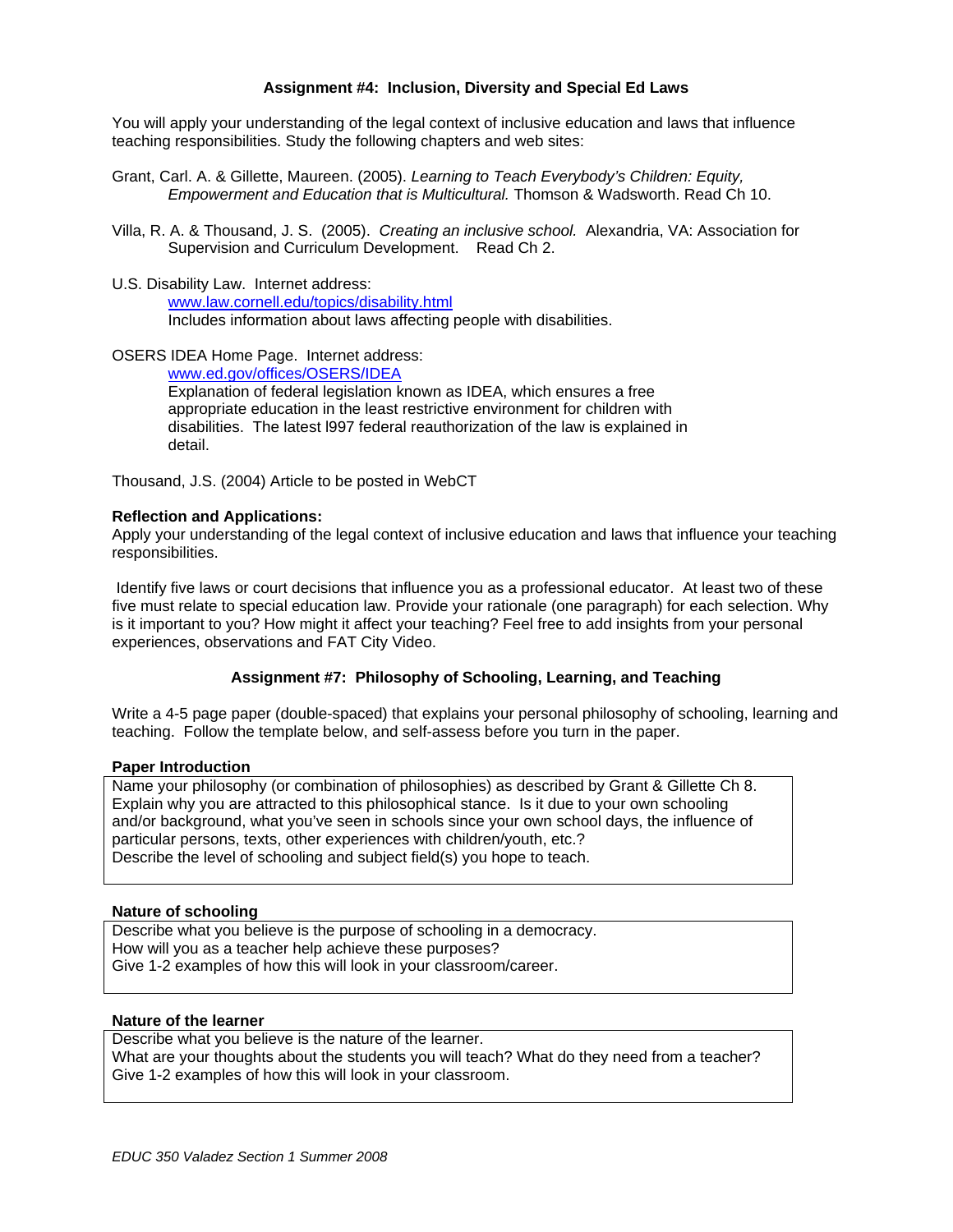### **Nature of the teaching/learning process**

Describe what you believe is the nature of the teaching/learning process?. What do you believe counts as knowledge and how should it be presented? How will you as a teacher use subject matter and other experiences to guide students toward meaningful learning activities? Give 1-2 examples of how this will look in your classroom.

**Teacher dispositions and actions** 

Describe what behavior (disposition/attitude & actions) you will exhibit in order to carry out your philosophical position. Give 1-2 examples of how this will look in your career.

**Conclusion** 

Recap your philosophy. What are your outstanding questions/concerns/thoughts about becoming a teacher?

### **Criteria for Self- Assessment of Philosophy Paper**

Be sure to self-assess using the following criteria. Submit the self-assessment with your final draft of your philosophy paper (at least one "beefy" paragraph). These are the criteria that will be used to evaluate your philosophy paper.

Exemplary papers have the following characteristics:

**Ideas:** The paper is clear and focused. It holds the reader's attention. Relevant information and details enrich the central theme. Ideas are supported by research, practical knowledge and experience. Conclusions show insight.

**Organization:** The organizational structure enhances and showcases the central idea or theme of the paper. An inviting introduction draws the reader in; a satisfying conclusion leaves the reader with a sense of closure and resolution. Sequencing is logical and effective. Thoughtful transitions tie parts together. The paper flows so smoothly, the reader hardly thinks about it.

**Connections**: The paper includes multiple references to EDUC 350 class experiences (specific text selections, class discussions, fieldwork observations, assignments, current events, etc.).

**Voice:** The writer of this paper speaks directly to the reader in a manner that is individual, compelling, engaging, and has personality.

**Sentence Fluency:** The writing has an easy flow. Sentences enhance the meaning. Sentences vary in length and structure. The piece has purposeful and varied sentence beginnings.

**Conventions:** The writer demonstrates a good grasp of standard writing conventions. Spelling is generally correct. Punctuation is accurate. Grammar and usage are correct. Paragraphing tends to be sound. The piece needs very little additional editing.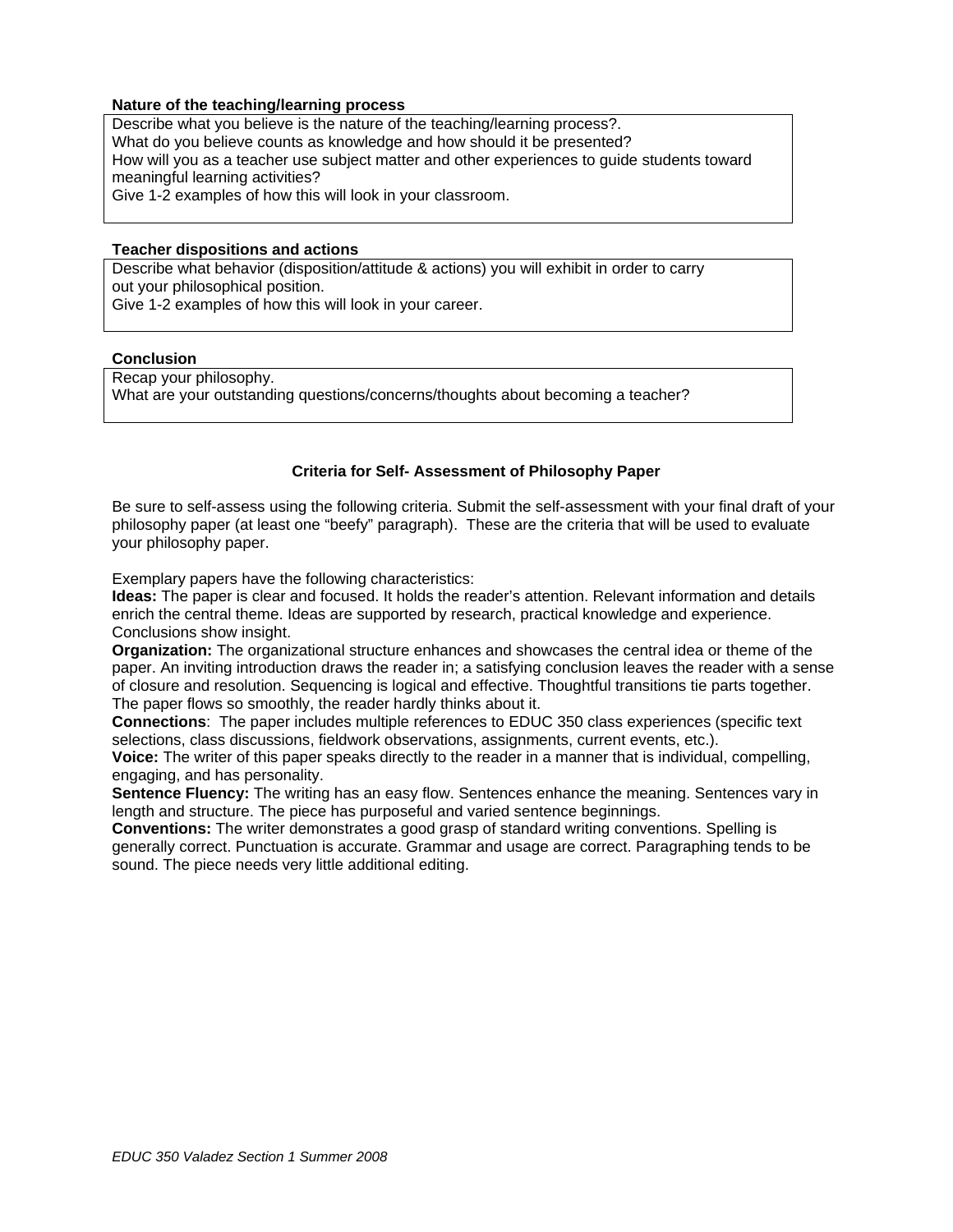# **Schedule as of 06/01/08 Schedule is subject to change at the discretion of the instructor**

| Access the WebCT6 course<br>http://webct6.csusm.edu/we<br>bct/entryPageIns.dowebct<br>Read: Perfect Day article  |
|------------------------------------------------------------------------------------------------------------------|
|                                                                                                                  |
| Discussion of Valadez<br>article- "Perfect Day: A<br>Meditation about Teaching"<br><b>Current Events reports</b> |
| Read Nieto text                                                                                                  |
| <b>Current Events reports</b>                                                                                    |
|                                                                                                                  |
| <b>Bring Nieto (skimmed)</b>                                                                                     |
| <b>Current Events reports</b>                                                                                    |
| Work on log entries and<br><b>Special Education</b><br>assignment independently                                  |
|                                                                                                                  |
| <b>Current Events reports</b>                                                                                    |
| Bring Nieto (done)                                                                                               |
| <b>Current Events reports</b><br>Due: Special Education<br>Inclusion assignment                                  |
|                                                                                                                  |